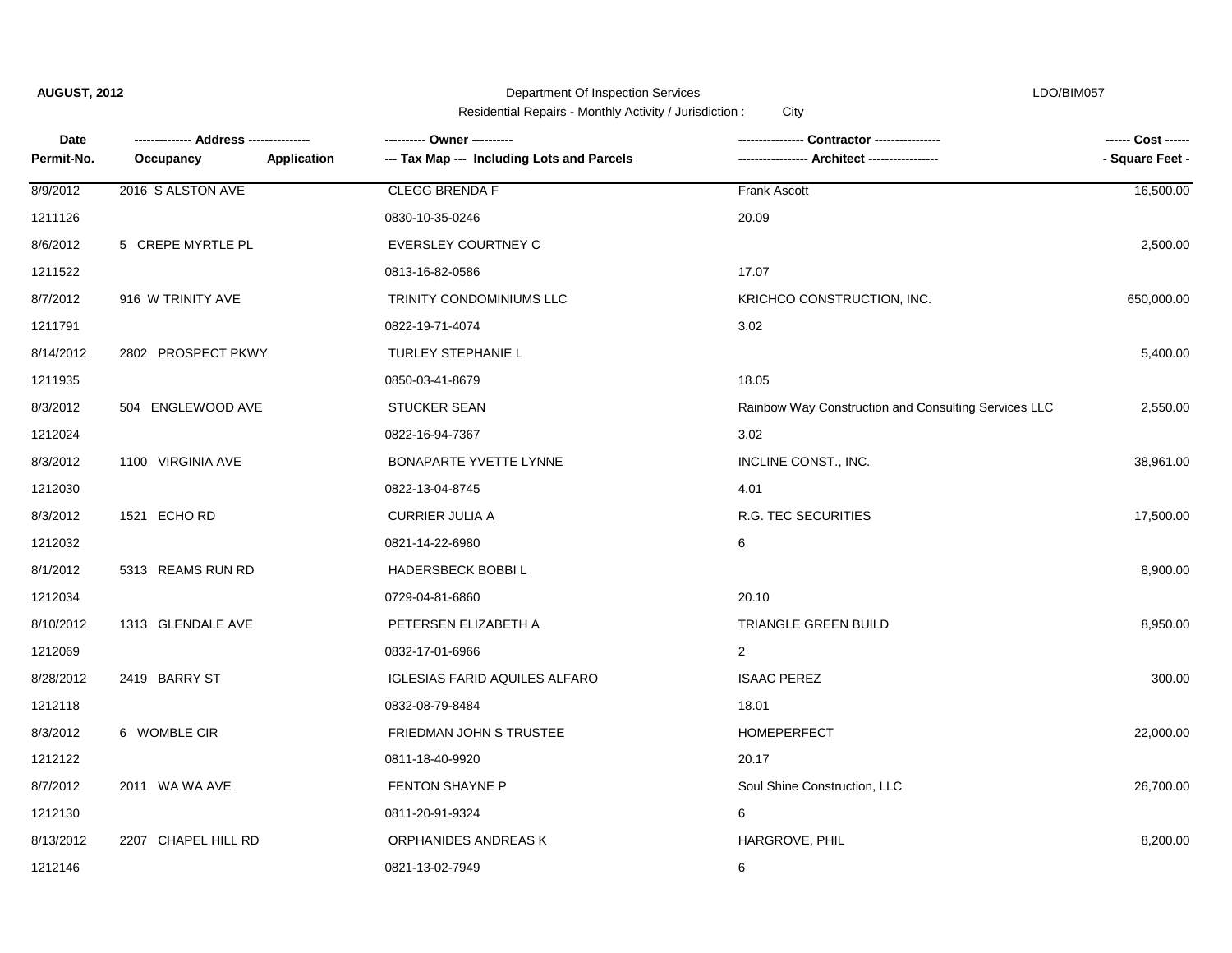### Department Of Inspection Services LDO/BIM057

| Date       |                          |             | ---------- Owner ----------                |                                 | ------ Cost ------ |
|------------|--------------------------|-------------|--------------------------------------------|---------------------------------|--------------------|
| Permit-No. | Occupancy                | Application | --- Tax Map --- Including Lots and Parcels | --- Architect ---               | - Square Feet -    |
| 8/8/2012   | 1402 VIRGINIA AVE        |             | UMBANHOWAR JAMES ALAN                      | BUILDSENSE, INC.                | 198,000.00         |
| 1212160    |                          |             | 0822-09-06-9211                            | 4.01                            |                    |
| 8/3/2012   | 606 CARLTON AVE          |             | ALLEN GREGORY JOHN                         |                                 | 23,650.00          |
| 1212168    |                          |             | 0831-09-27-0231                            | 11                              |                    |
| 8/9/2012   | 919 COUNTRY CLUB DR      |             | PUMELL ROGER I                             | CHAPEL HILL CONSTRUCTION        | 23,000.00          |
| 1212175    |                          |             | 0804-02-65-3559                            | 16.04                           |                    |
| 8/3/2012   | 105 SAGERVIEW WAY        |             | NDOH UDUAK S                               |                                 | 40,000.00          |
| 1212179    |                          |             | 0717-02-66-7735                            | 20.12                           |                    |
| 8/14/2012  | 3628 SUNNINGDALE WAY     |             | <b>GLOSS DIANA LYNNE</b>                   | WS Builders, LLC                | 64,800.00          |
| 1212190    |                          |             | 0719-03-33-3860                            | 20.08                           |                    |
| 8/6/2012   | 4008 LIVINGSTONE PL      |             | <b>SCOTT DONN</b>                          | CRABTREE, GAIL                  | 11,000.00          |
| 1212191    |                          |             | 0719-03-13-1305                            | 20.18                           |                    |
| 8/3/2012   | 1607 PEACE ST            |             | <b>BURGER JOHN E</b>                       | JOLLEY, STEVE, BUILDERS, LLC    | 78,000.00          |
| 1212207    |                          |             | 0832-18-31-0946                            | $\overline{2}$                  |                    |
| 8/6/2012   | 5603 FRENCHMANS CREEK DR |             | DANKO CHRISTINE E                          | <b>Petry Construction</b>       | 19,546.00          |
| 1212217    |                          |             | 0727-02-97-0117                            | 20.13                           |                    |
| 8/8/2012   | 3303 MOSSDALE AVE        |             | <b>BANK OF NEW YORK MELLON</b>             | Petry Construction              | 29,668.00          |
| 1212218    |                          |             | 0810-11-75-1741                            | 20.15                           |                    |
| 8/2/2012   | 2716 OBERLIN DR          |             | BOWMAN JOHN W III                          | GOLD VALUE CONST. CO.           | 20,000.00          |
| 1212234    |                          |             | 0803-03-44-9434                            | 17.07                           |                    |
| 8/2/2012   | 3817 ZENITH PL           |             | <b>GILMORE CAROLINE E</b>                  | KINGSFORD HOME IMPROVEMENT      | 23,910.00          |
| 1212238    |                          |             | 0823-05-17-6573                            | 17.11                           |                    |
| 8/2/2012   | 5208 GRANDHAVEN DR       |             | MAHLUM RANDY L                             | WILLIAM COBLE & ASSOCIATES, LLC | 13,500.00          |
| 1212239    |                          |             | 0727-01-38-7412                            | 20.12                           |                    |
| 8/1/2012   | 1008 PINE VALLEY DR      |             | WINCHESTER MONIKA W                        | Carolina Yard Barns             | 2,569.00           |
| 1212249    |                          |             | 0824-01-37-8689                            | 16.03                           |                    |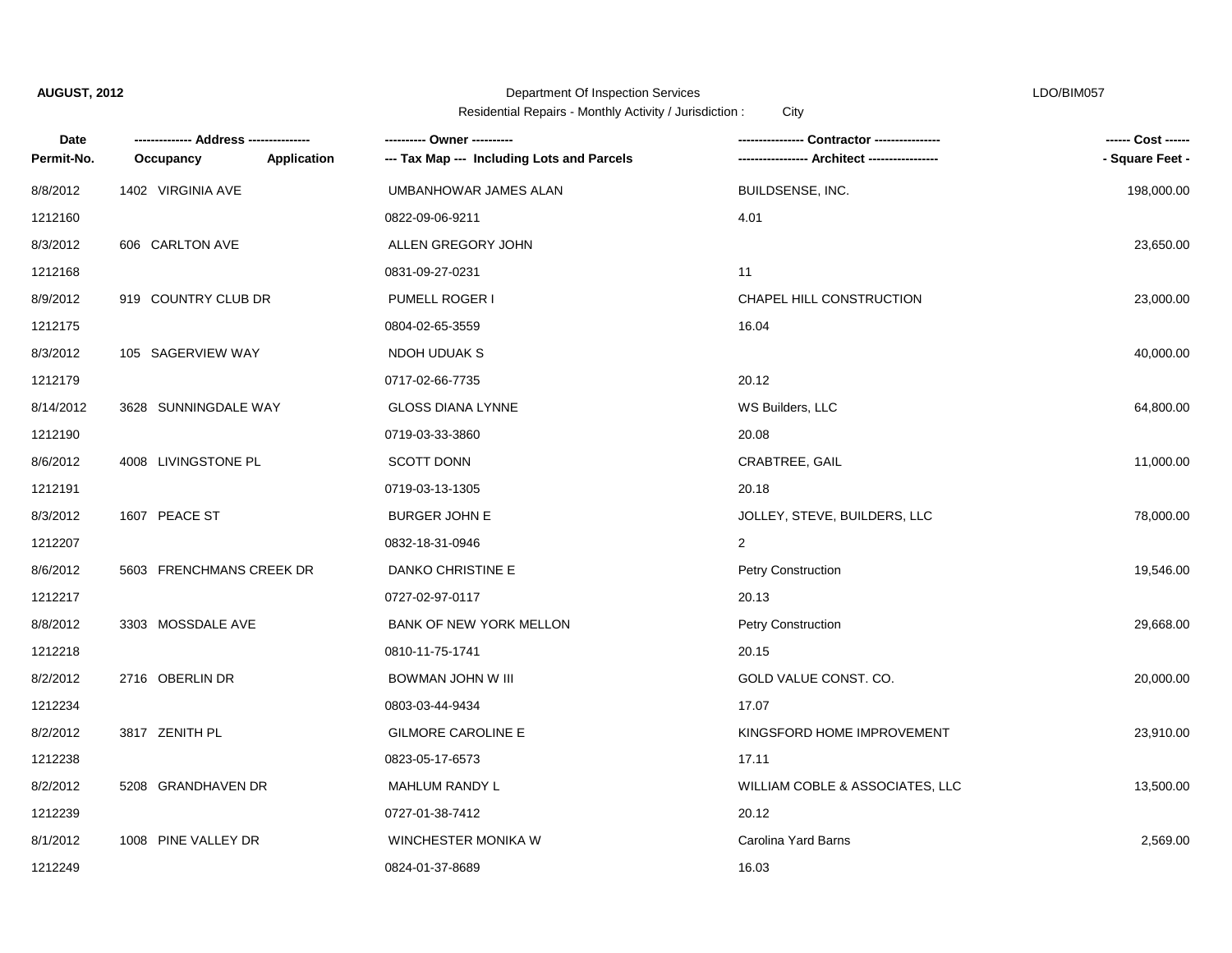### Department Of Inspection Services LDO/BIM057

| Date       |                     |                    | ---------- Owner ----------                |                                | ------ Cost ------ |
|------------|---------------------|--------------------|--------------------------------------------|--------------------------------|--------------------|
| Permit-No. | Occupancy           | <b>Application</b> | --- Tax Map --- Including Lots and Parcels |                                | - Square Feet -    |
| 8/20/2012  | 107 REGIMENT WAY    |                    | <b>CHRISTON GEORGE</b>                     | <b>ZENITH HOMES</b>            | 5,700.00           |
| 1212250    |                     |                    | 0802-02-77-9932                            | 17.06                          |                    |
| 8/15/2012  | 2710 MONTGOMERY ST  |                    | <b>HARIRI AHMAD</b>                        |                                | 20,000.00          |
| 1212252    |                     |                    | 0811-19-52-1442                            | 6                              |                    |
| 8/1/2012   | 3213 DEERCHASE WYND |                    | OROVITZ DAVID J                            | <b>HOMEPERFECT</b>             | 24,950.00          |
| 1212256    |                     |                    | 0814-03-32-8987                            | 17.07                          |                    |
| 8/13/2012  | 3627 HOPE VALLEY RD |                    | <b>HENDRIX CRISTINA C</b>                  |                                | 26,800.00          |
| 1212261    |                     |                    | 0719-02-79-5771                            | 20.07                          |                    |
| 8/7/2012   | 4215 AMESBURY LN    |                    | <b>BERNARD THOMAS N</b>                    |                                | 9,000.00           |
| 1212264    |                     |                    | 0709-04-94-7899                            | 20.18                          |                    |
| 8/9/2012   | 1402 FABER ST       |                    | DUKE UNIVERSITY                            | Washington Group, LLC, D.      | 25,082.00          |
| 1212266    |                     |                    | 0821-06-39-2280                            | 5                              |                    |
| 8/13/2012  | 705 COBB ST         |                    | <b>BARTLETT TUCKER PRESCOTT</b>            |                                | 1,000.00           |
| 1212267    |                     |                    | 0821-15-64-2848                            | $\overline{7}$                 |                    |
| 8/20/2012  | 3904 HOPE VALLEY RD |                    | CRAFT CAROLYN R                            | Keith Dixon Building Co., Inc. | 17,150.00          |
| 1212278    |                     |                    | 0719-02-66-0953                            | 20.08                          |                    |
| 8/1/2012   | 3813 NOTTAWAY RD    |                    | <b>BUMM JACOB LUKE</b>                     | ROCK, INC., JOHN D.            | 100,000.00         |
| 1212281    |                     |                    | 0719-01-27-1460                            | 20.08                          |                    |
| 8/2/2012   | 4420 TALCOTT DR     |                    | FELLING JAMES R JR                         | <b>GARUDA CUSTOM DECKS</b>     | 15,500.00          |
| 1212286    |                     |                    | 0802-02-86-4513                            | 17.06                          |                    |
| 8/3/2012   | 1904 WALLACE ST     |                    | P & G CONSTRUCTION COMPANY INC             | P & G CONSTRUCTION CO, INC.    | 34,500.00          |
| 1212290    |                     |                    | 0821-17-12-7482                            | 6                              |                    |
| 8/2/2012   | 25 KISSIMEE CT      |                    | SIMMONS EDWARD W                           |                                | 500.00             |
| 1212291    |                     |                    | 0729-01-16-5941                            | 20.11                          |                    |
| 8/6/2012   | 2 COPPER HILL CT    |                    | PIPES NANCY A                              | THD AT-HOME SERVICES, INC.     | 9,518.00           |
| 1212301    |                     |                    | 0719-04-70-9756                            | 20.11                          |                    |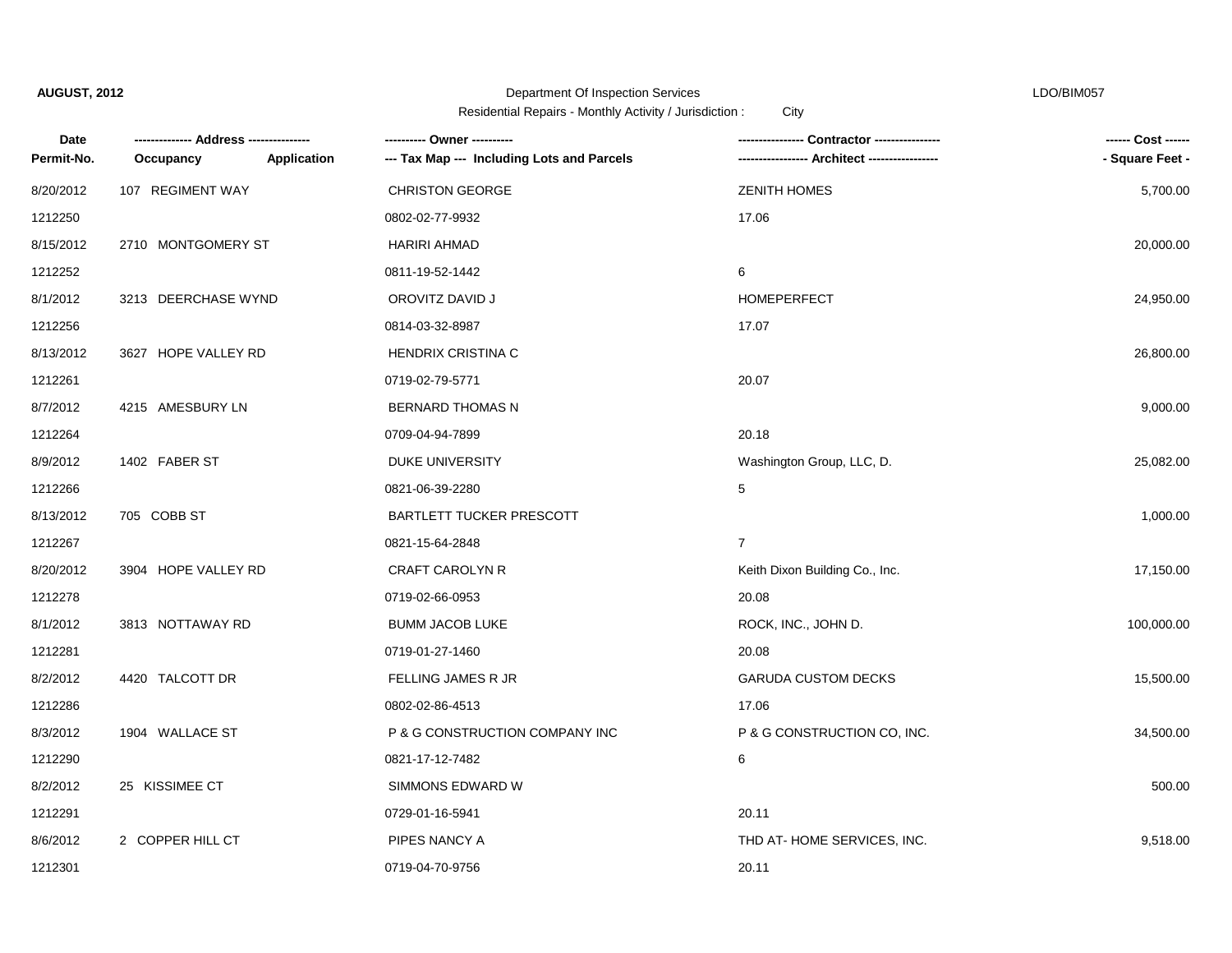### Department Of Inspection Services LDO/BIM057

| Date       |                     |                    | ---------- Owner ----------                |                                 | ------ Cost ------ |
|------------|---------------------|--------------------|--------------------------------------------|---------------------------------|--------------------|
| Permit-No. | Occupancy           | <b>Application</b> | --- Tax Map --- Including Lots and Parcels | --- Architect ----------------- | - Square Feet -    |
| 8/6/2012   | 2314 FAUCETTE AVE   |                    | LEHANE ELBY DIAZ                           | THD AT-HOME SERVICES, INC.      | 6,589.00           |
| 1212302    |                     |                    | 0842-17-21-3568                            | 18.01                           |                    |
| 8/29/2012  | 510 OAKWOOD AVE     |                    | STEPHENSON LAURA M                         | PARKER, DAVID R.                | 172,500.00         |
| 1212312    |                     |                    | 0831-05-17-5795                            | 11                              |                    |
| 8/16/2012  | 812 MADISON ST      |                    | CAPSTONE VENTURES LLC                      | <b>Housewright Building</b>     | 5,000.00           |
| 1212315    |                     |                    | 0821-08-99-9828                            | 8.02                            |                    |
| 8/17/2012  | 503 GURLEY ST       |                    | PERRY TRANS                                |                                 | 12,000.00          |
| 1212316    |                     |                    | 0831-05-17-8649                            | 11                              |                    |
| 8/7/2012   | 2400 TAMPA AVE      |                    | WOOD HOWARD THOMAS                         |                                 | 7,000.00           |
| 1212318    |                     |                    | 0812-08-98-8954                            | 4.01                            |                    |
| 8/8/2012   | 3019 ANNANDALE RD   |                    | RANDELL SCOTT H                            | PAPA, BYRON                     | 59,550.00          |
| 1212321    |                     |                    | 0801-02-55-6620                            | 20.17                           |                    |
| 8/8/2012   | 1130 MIDLAND TER    |                    | <b>GRESS MICHAEL</b>                       | <b>GRESS INCORPORATED</b>       | 22,700.00          |
| 1212333    |                     |                    | 0842-13-13-0578                            | 18.01                           |                    |
| 8/3/2012   | 510 SEVEN OAKS RD   |                    | REDD BUTLER JR                             | Rebecca Redd-Jolly              | 100.00             |
| 1212335    |                     |                    | 0824-04-92-6651                            | 17.08                           |                    |
| 8/9/2012   | 3815 ST MARKS RD    |                    | SMITH JACK D                               | Dempsey & Stacey Smith          | 26,000.00          |
| 1212353    |                     |                    | 0719-01-29-1297                            | 20.08                           |                    |
| 8/13/2012  | 1409 MARYLAND AVE   |                    | <b>HORTON BREWER T III</b>                 | <b>BRETT HORTON</b>             | 24,500.00          |
| 1212362    |                     |                    | 0822-10-26-9206                            | 4.01                            |                    |
| 8/10/2012  | 22 W BRIDLEWOOD TRL |                    | <b>TAYLOR PATRICIA L</b>                   | <b>ADAM SIEGNER</b>             | 3,500.00           |
| 1212363    |                     |                    | 0719-04-51-7508                            | 20.11                           |                    |
| 8/31/2012  | 226 CULP HILL DR    |                    | <b>EPCON FARRINGTON LLC</b>                | EPCON COMMUNITIES CAROLINAS LLC | 400,000.00         |
| 1212369    |                     |                    | 0709-03-21-3300.024                        | 20.18                           |                    |
| 8/31/2012  | 218 CULP HILL DR    |                    | <b>EPCON FARRINGTON LLC</b>                | EPCON COMMUNITIES CAROLINAS LLC | 123,000.00         |
| 1212370    |                     |                    | 0709-03-21-2660.000                        | 20.18                           |                    |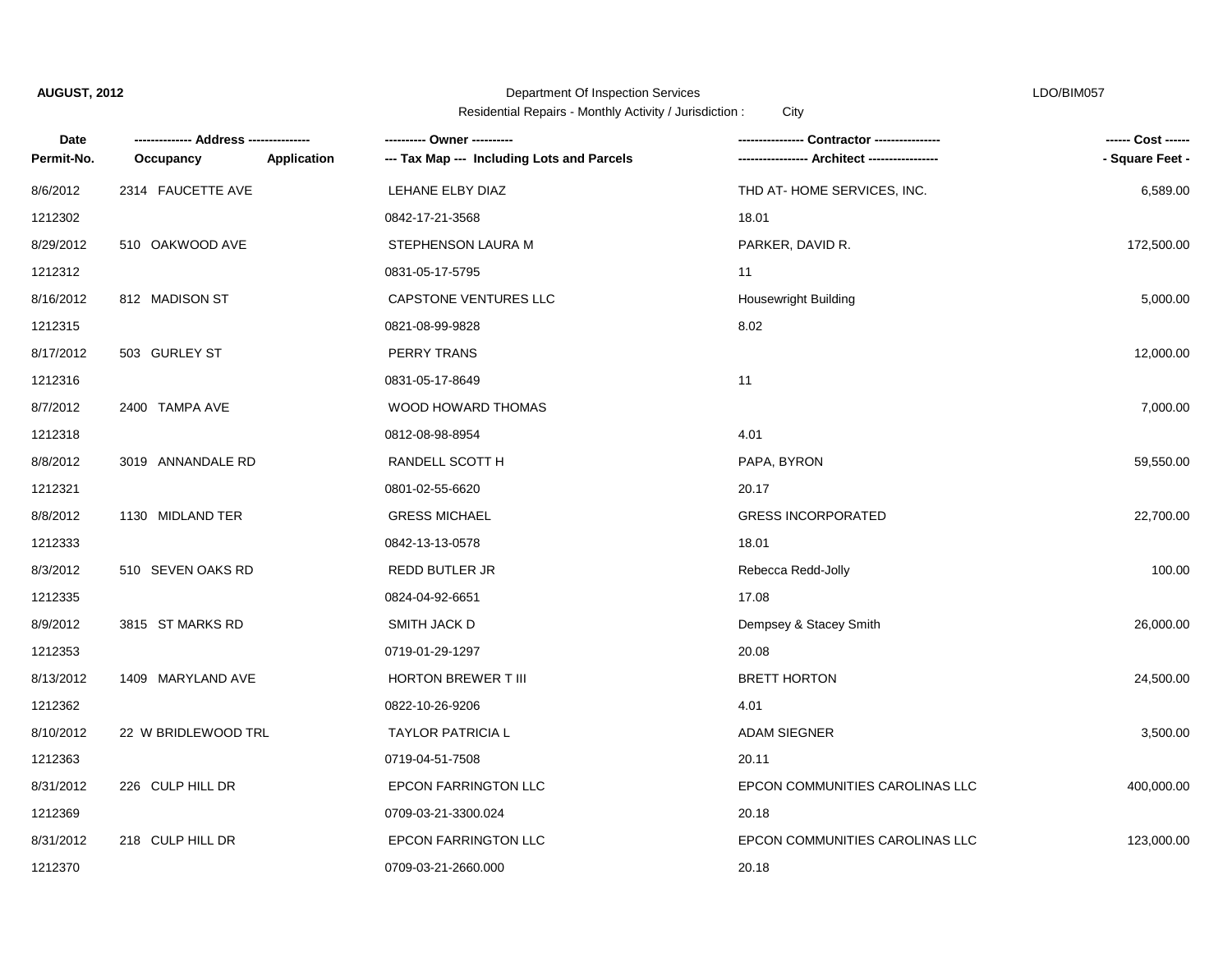### Department Of Inspection Services LDO/BIM057

| Date       |                     |             |                                            | Contractor ---------------                 | ------ Cost ------ |
|------------|---------------------|-------------|--------------------------------------------|--------------------------------------------|--------------------|
| Permit-No. | Occupancy           | Application | --- Tax Map --- Including Lots and Parcels |                                            | - Square Feet -    |
| 8/31/2012  | 220 CULP HILL DR    |             | <b>EPCON FARRINGTON LLC</b>                | EPCON COMMUNITIES CAROLINAS LLC            | 104,000.00         |
| 1212371    |                     |             | 0709-03-21-2660.000                        | 20.18                                      |                    |
| 8/31/2012  | 222 CULP HILL DR    |             | <b>EPCON FARRINGTON LLC</b>                | EPCON COMMUNITIES CAROLINAS LLC            | 123,000.00         |
| 1212372    |                     |             | 0709-03-21-2660.000                        | 20.18                                      |                    |
| 8/31/2012  | 224 CULP HILL DR    |             | <b>EPCON FARRINGTON LLC</b>                | EPCON COMMUNITIES CAROLINAS LLC            | 104,000.00         |
| 1212373    |                     |             | 0709-03-21-2660.000                        | 20.18                                      |                    |
| 8/13/2012  | 9 ELAINE CIR        |             | NASON JUDITH HENDRICKS                     |                                            | 2,000.00           |
| 1212387    |                     |             | 0841-11-57-8430                            | 18.02                                      |                    |
| 8/14/2012  | 2554 BITTERSWEET DR |             | 2554 BITTERSWEET DRIVE LLC                 | MEYERS, L.E. BUILDERS, INC.                | 64,200.00          |
| 1212389    |                     |             | 0813-02-67-7391                            | 17.07                                      |                    |
| 8/17/2012  | 634 STARMONT DR     |             | DE SERRES PAUL C                           | Dimensions Renovation & Construction, Inc. | 4,800.00           |
| 1212390    |                     |             | 0812-14-34-0064                            | 17.06                                      |                    |
| 8/13/2012  | 1129 SAXONY DR      |             | ALSTON HERMAN JR                           | FOUR SEASONS SUNROOMS OF NORTH             | 34,068.00          |
| 1212392    |                     |             | 0810-19-52-6397                            | CAROLINA. II C<br>20.07                    |                    |
| 8/16/2012  | 2 TEXANNA CIR       |             | <b>COCKERHAM JESSE C</b>                   | <b>CHAMPION WINDOW SIDING</b>              | 25,000.00          |
| 1212393    |                     |             | 0830-03-11-1981                            | 20.10                                      |                    |
| 8/16/2012  | 15 GOLDENROD PL     |             | <b>BUCKEL SCOTT L</b>                      | <b>CHAMPION WINDOW SIDING</b>              | 21,546.00          |
| 1212395    |                     |             | 0813-04-62-4720                            | 17.07                                      |                    |
| 8/14/2012  | 4112 COBBLESTONE PL |             | <b>CHAN LINDSEY RITTER</b>                 | TAYLOR, DAVID BENTON                       | 10,654.00          |
| 1212398    |                     |             | 0719-03-03-5300                            | 20.18                                      |                    |
| 8/14/2012  | 608 BRIGHTON RD     |             | <b>WALLON PATTIE J</b>                     | TAYLOR, DAVID BENTON                       | 15,330.00          |
| 1212399    |                     |             | 0810-20-91-3520                            | 20.07                                      |                    |
| 8/20/2012  | 1811 CARNATION DR   |             | <b>MORREN JAMES JEFFERY</b>                | Envision Built, LLC                        | 14,650.00          |
| 1212410    |                     |             | 0759-03-14-7683                            | 18.05                                      |                    |
| 8/21/2012  | 2812 TANGLEWOOD DR  |             | STEPHANS FRANCIS ANDREW                    | <b>HALLAN CONSTRUCTION</b>                 | 11,000.00          |
| 1212413    |                     |             | 0801-04-81-8892                            | 20.17                                      |                    |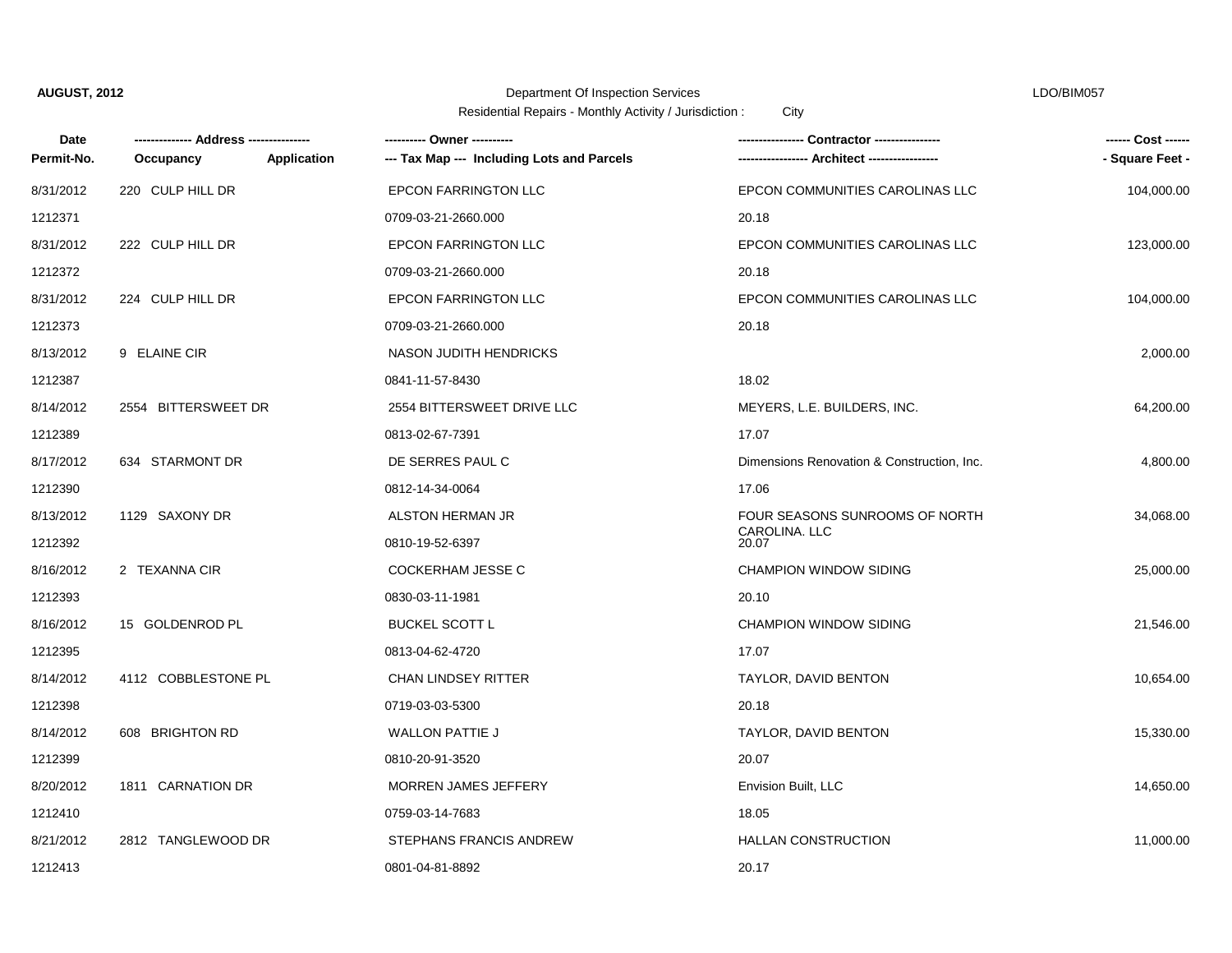### Department Of Inspection Services LDO/BIM057

| Date       | --- Address ---------    |             |                                            |                                     | ------ Cost ------ |
|------------|--------------------------|-------------|--------------------------------------------|-------------------------------------|--------------------|
| Permit-No. | Occupancy                | Application | --- Tax Map --- Including Lots and Parcels |                                     | - Square Feet -    |
| 8/20/2012  | 1112 STONEBRIDGE DR      |             | ARMISTEAD WILLIAM T                        | Crawl Space & Basement Technologies | 6,229.00           |
| 1212418    |                          |             | 0846-03-03-9625                            | 21                                  |                    |
| 8/14/2012  | 4923 CARLTON CROSSING DR |             | <b>FARRINGTON JAMES W</b>                  | FREYS BUILDING & REMODELING         | 10,500.00          |
| 1212419    |                          |             | 0719-02-95-1780                            | 20.11                               |                    |
| 8/20/2012  | 114 PARSONS GREEN CT     |             | TAUBER ANDREW GREGG                        | Sierra Structures, Inc.             | 5,225.00           |
| 1212430    |                          |             | 0824-19-51-3163                            | 17.10                               |                    |
| 8/16/2012  | 4612 COTTENDALE DR       |             | <b>SZETO PETER W</b>                       |                                     | 1,200.00           |
| 1212431    |                          |             | 0759-01-07-0018                            | 18.05                               |                    |
| 8/24/2012  | 509 FELICIA ST           |             | ROMERO RAFAEL HERNANDEZ                    |                                     | 1,500.00           |
| 1212435    |                          |             | 0834-03-32-3492                            | 17.08                               |                    |
| 8/16/2012  | 5211 FAYETTEVILLE RD     |             | <b>WILLIAMS BETTY PETERSON</b>             | <b>Edward Williams</b>              | 2,000.00           |
| 1212436    |                          |             | 0729-03-43-0201                            | 20.10                               |                    |
| 8/16/2012  | 41 CITATION DR           |             | DEUPREE ANN TRUSTEE                        | THD AT-HOME SERVICES, INC.          | 5,252.00           |
| 1212447    |                          |             | 0719-04-92-9879                            | 20.11                               |                    |
| 8/20/2012  | 1203 EAST POINTE DR      |             | ROBERSON WILLIE JR                         | HANDYWOMAN HOME IMPROVEMENTS INC.   | 19,607.00          |
| 1212456    |                          |             | 0846-03-04-6761                            | 21                                  |                    |
| 8/22/2012  | 4513 CHESHIRE CT         |             | KOVALESKY KELLY J                          | Iron Nail Building Company, LLC     | 9,000.00           |
| 1212457    |                          |             | 0803-04-83-8323                            | 17.07                               |                    |
| 8/30/2012  | 5 MOON VALLEY LN         |             | <b>COGGINS LEE ANNE</b>                    | <b>CRABTREE, GAIL</b>               | 76,804.00          |
| 1212460    |                          |             | 0801-03-23-2122                            | 20.17                               |                    |
| 8/31/2012  | 1710 ROSETTA DR          |             | ZHU MING GUANG                             | Mark Zhu                            | 6,350.00           |
| 1212462    |                          |             | 0832-18-20-8890                            | 2                                   |                    |
| 8/14/2012  | 611 HOLLOWAY ST          |             | <b>TURNLIGHT PARTNERS LTD</b>              |                                     | 15,500.00          |
| 1212467    |                          |             | 0831-10-27-5043                            | 11                                  |                    |
| 8/31/2012  | 1207 CARROLL ST          |             | DURHAM COMMUNITY LAND TRUSTEES             | SAVANNA HOMES INC                   | 7,975.00           |
| 1212469    |                          |             | 0821-14-44-9753                            | $\overline{7}$                      |                    |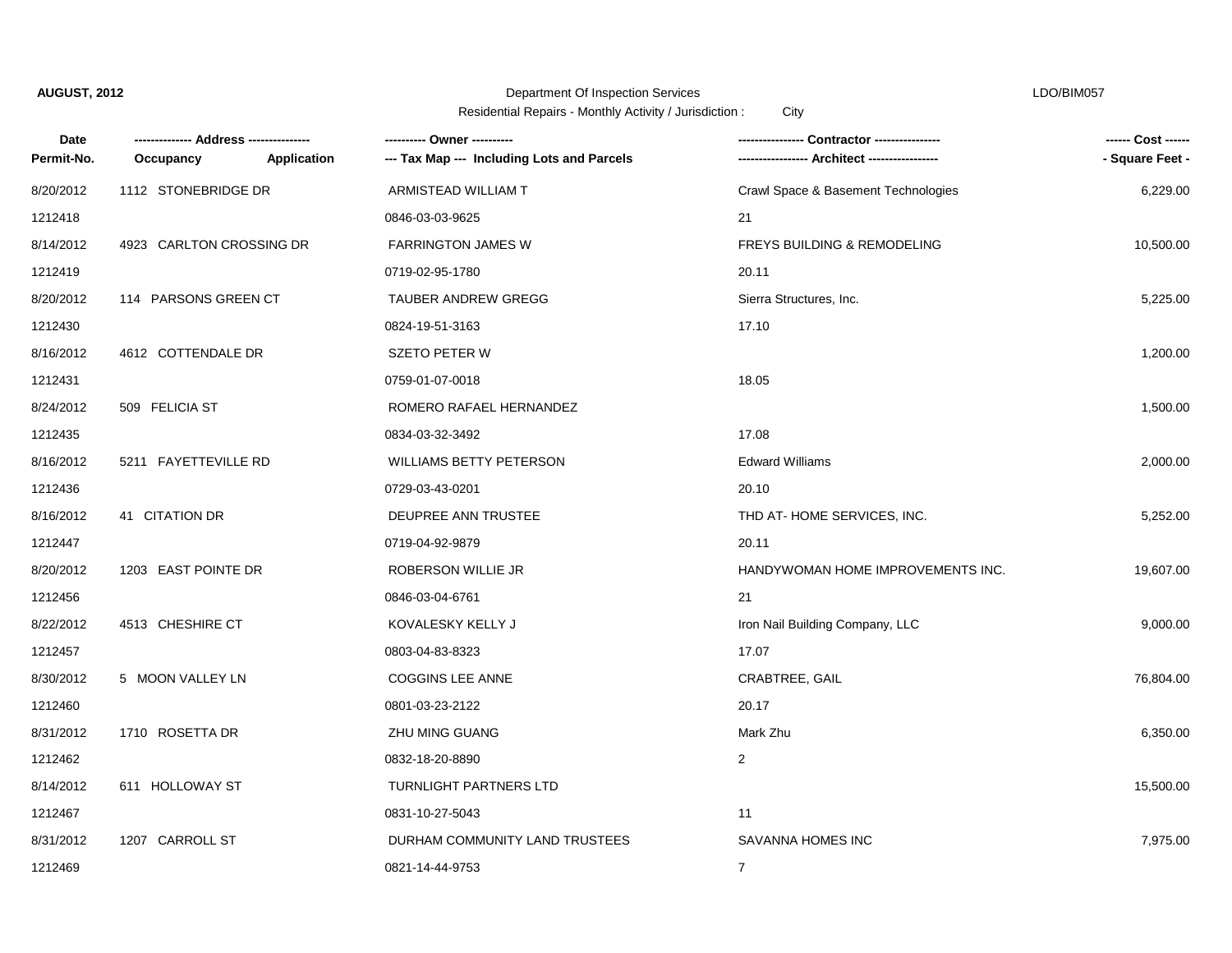# Department Of Inspection Services LDO/BIM057

| Date       |                    |             | ---------- Owner ----------                |                                          | ------ Cost ------ |
|------------|--------------------|-------------|--------------------------------------------|------------------------------------------|--------------------|
| Permit-No. | Occupancy          | Application | --- Tax Map --- Including Lots and Parcels |                                          | - Square Feet -    |
| 8/31/2012  | 1205 CARROLL ST    |             | DURHAM COMMUNITY LAND TRUSTEES             | SAVANNA HOMES INC                        | 3,825.00           |
| 1212470    |                    |             | 0821-14-44-9851                            | $\overline{7}$                           |                    |
| 8/20/2012  | 4 WARBLER LN       |             | LEAK THURSTON HOWARD                       | <b>Triangle Emergency Reconstruction</b> | 65,500.00          |
| 1212472    |                    |             | 0834-01-17-6228                            | 16.01                                    |                    |
| 8/21/2012  | 9 BRETON PL        |             | WAGENSELLER KIRK W JR                      | Haskell, Gregory Edward                  | 32,000.00          |
| 1212473    |                    |             | 0719-03-23-5262                            | 20.08                                    |                    |
| 8/15/2012  | 1010 WORTH ST      |             | HOUSING AUTHORITY OF THE CITY              | CENTRAL BUILDERS, INC, OF MEBANE         | 20,000.00          |
| 1212478    |                    |             | 0831-10-25-9016                            | 11                                       |                    |
| 8/24/2012  | 2517 MAHALA DR     |             | <b>THOMPSON YVONNE</b>                     |                                          | 50.00              |
| 1212480    |                    |             | 0833-20-80-5077                            | 18.01                                    |                    |
| 8/24/2012  | 3514 WESTOVER RD   |             | TAICHER BRAD M                             | VALUE BUILDING SERVICES, INC.            | 36,000.00          |
| 1212481    |                    |             | 0810-18-20-6112                            | 20.08                                    |                    |
| 8/24/2012  | 1702 HADDINGTON DR |             | <b>FLEMING SANDRA E</b>                    | Wagner, Parke Steven                     | 15,650.00          |
| 1212482    |                    |             | 0846-01-06-5032                            | 21                                       |                    |
| 8/24/2012  | 2303 TRAIL WOOD DR |             | <b>DEGESYS GINTARAS E</b>                  | ALUMINUM CO OF N.C.                      | 8,200.00           |
| 1212483    |                    |             | 0813-04-53-7407                            | 17.07                                    |                    |
| 8/24/2012  | 3726 SUNNY SIDE DR |             | <b>SCOGGINS GREGORY W</b>                  | THD AT-HOME SERVICES, INC.               | 6,411.00           |
| 1212494    |                    |             | 0813-03-30-3005                            | 17.07                                    |                    |
| 8/28/2012  | 411 DENTON ST      |             | REDDISH SCOTT A                            | Abtak of Durham Inc                      | 14,003.00          |
| 1212498    |                    |             | 0729-04-52-6823                            | 20.10                                    |                    |
| 8/27/2012  | 604 N MAPLE ST     |             | HABITAT FOR HUMANITY OF DURHAM             | HABITAT FOR HUMANITY OF DURHAM CO.       | 40,000.00          |
| 1212500    |                    |             | 0831-11-55-4816                            | 10.01                                    |                    |
| 8/27/2012  | 3516 COURTLAND DR  |             | CAUDELL KENNETH N                          |                                          | 10.00              |
| 1212513    |                    |             | 0810-20-90-9604                            | 20.07                                    |                    |
| 8/30/2012  | 707 E RAMSEUR ST   |             | KNOWLES BEN LEE                            |                                          | 5,000.00           |
| 1212514    |                    |             | 0831-09-15-0013                            | 11                                       |                    |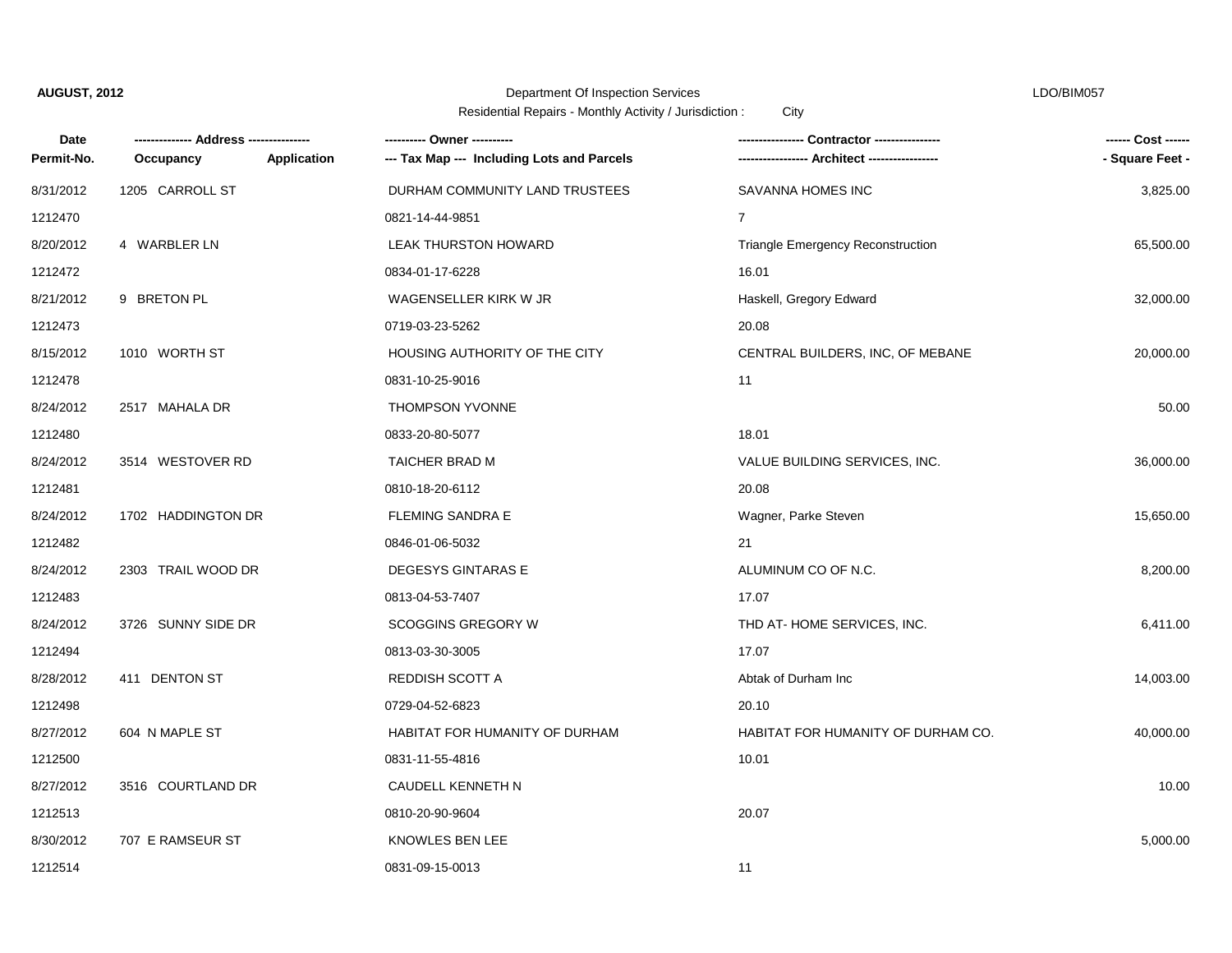# Department Of Inspection Services LDO/BIM057

| Date       |                      |             | ---------- Owner ----------                | Contractor ---------------          | ------ Cost ------ |
|------------|----------------------|-------------|--------------------------------------------|-------------------------------------|--------------------|
| Permit-No. | Occupancy            | Application | --- Tax Map --- Including Lots and Parcels | <b>Architect ----------------</b>   | - Square Feet -    |
| 8/30/2012  | 210 NEWMAN ST        |             | KNOWLES BEN LEE                            |                                     | 5,000.00           |
| 1212515    |                      |             | 0831-09-15-2173                            | 11                                  |                    |
| 8/30/2012  | 222 NEWMAN ST        |             | KNOWLES BEN LEE                            |                                     | 5,000.00           |
| 1212516    |                      |             | 0831-09-15-0056                            | 11                                  |                    |
| 8/22/2012  | 1203 GILBERT ST      |             | 123 PROPERTIES LLC                         | Stephen Kellenbeck                  | 9,800.00           |
| 1212527    |                      |             | 0831-11-57-5289                            | 10.01                               |                    |
| 8/29/2012  | 829 CLARENDON ST     |             | BROWN DAVID R JR                           | SAWYER, BRIAN                       | 2,500.00           |
| 1212528    |                      |             | 0822-14-42-0966                            | 4.02                                |                    |
| 8/28/2012  | 11 PARK PL           |             | <b>GOLDEN PHILLIP T</b>                    | RILEY, J. SCOTT BLDR&INSP.          | 7,000.00           |
| 1212529    |                      |             | 0814-03-22-4596                            | 17.07                               |                    |
| 8/30/2012  | 2122 EDWIN AVE       |             | SEED DANIEL T                              | ASHSCOT HOMES, INC.                 | 72,000.00          |
| 1212542    |                      |             | 0822-05-18-6179                            | 4.01                                |                    |
| 8/22/2012  | 508 PARKVIEW DR      |             | <b>COGHILL WILLIAM R</b>                   |                                     | 4,000.00           |
| 1212543    |                      |             | 0824-01-36-4565                            | 16.03                               |                    |
| 8/31/2012  | 2709 SPENCER ST      |             | <b>LARSON BONNIE TRUSTEE</b>               | ALUMINUM CO OF N.C.                 | 7,550.00           |
| 1212549    |                      |             | 0811-19-52-8260                            | 6                                   |                    |
| 8/31/2012  | 3212 PINAFORE DR     |             | MOWRY NELL H                               | ALUMINUM CO OF N.C.                 | 20,871.00          |
| 1212556    |                      |             | 0801-04-71-8941                            | 20.17                               |                    |
| 8/31/2012  | 807 ALPHA DR         |             | WHITE ANTHONY J                            | American Kitchen Corporation        | 12,000.00          |
| 1212557    |                      |             | 0841-02-88-4507                            | 18.02                               |                    |
| 8/24/2012  | 5 CAULDWELL LN       |             | <b>BINETTE CONNIE L</b>                    | Crawl Space & Basement Technologies | 5,546.00           |
| 1212576    |                      |             | 0802-02-86-6561                            | 17.06                               |                    |
| 8/24/2012  | 4 KANDES CT          |             | <b>BRAUN DEBRAL</b>                        | Crawl Space & Basement Technologies | 5,641.00           |
| 1212577    |                      |             | 0727-04-55-3000                            | 20.13                               |                    |
| 8/31/2012  | 6403 CABIN BRANCH DR |             | LEGACY CUSTOM HOMES INC                    | LEGACY CUSTOM HOMES INC.            | 11,500.00          |
| 1212580    |                      |             | 0835-02-78-5251                            | 16.01                               |                    |